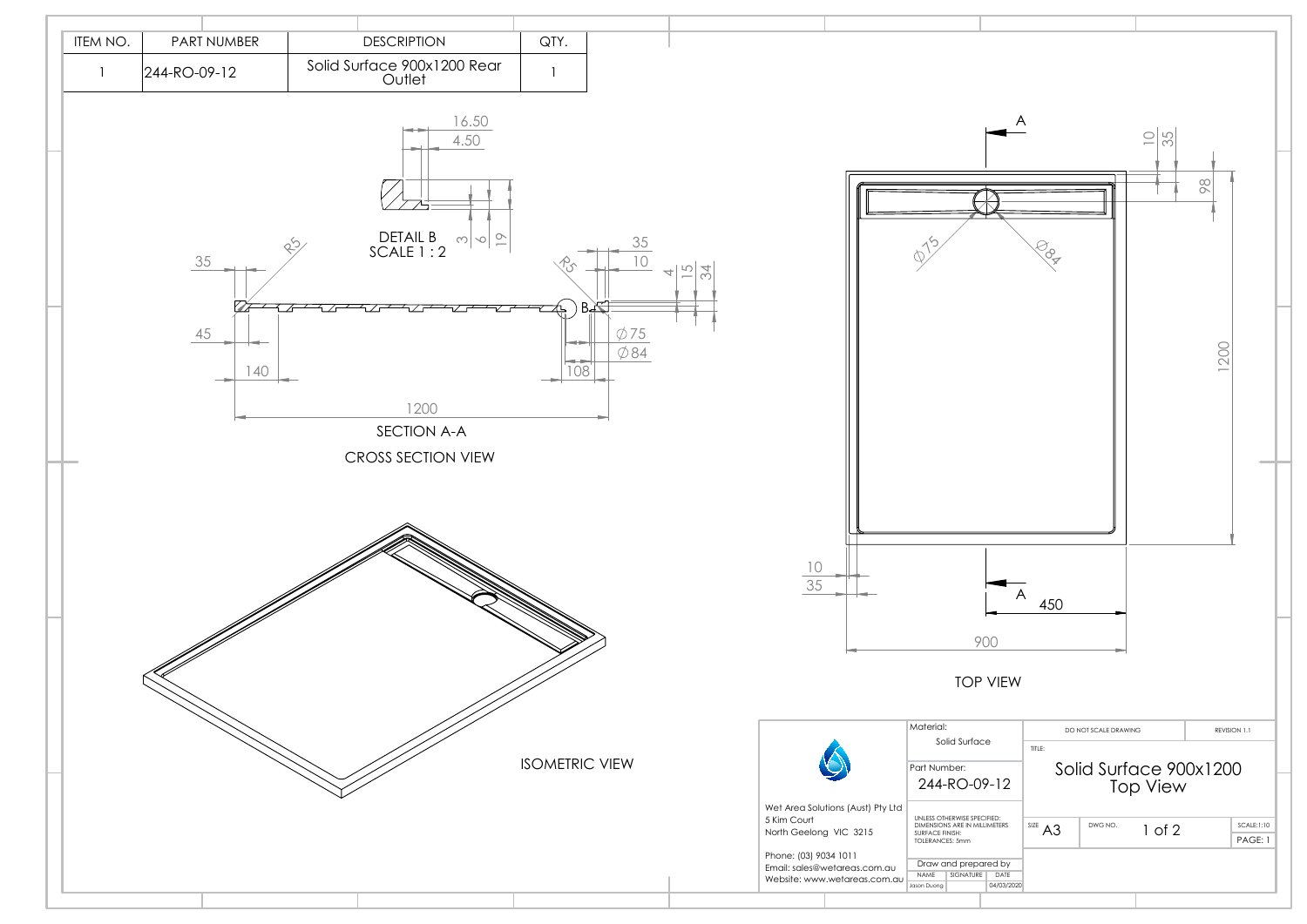

| Э                                  | DO NOT SCALE DRAWING<br>TITLE:               |  |  | REVISION 1.1 |                   |  |  |  |
|------------------------------------|----------------------------------------------|--|--|--------------|-------------------|--|--|--|
| $-12$                              | Solid Surface 900x1200<br><b>Bottom View</b> |  |  |              |                   |  |  |  |
| FIED:<br><b>METERS</b>             | DWG NO.                                      |  |  |              | <b>SCALE:1:10</b> |  |  |  |
|                                    | $SIZE$ $A3$<br>$2$ of $2$                    |  |  | PAGE: 2      |                   |  |  |  |
| ed by<br><b>DATE</b><br>04/03/2020 |                                              |  |  |              |                   |  |  |  |
|                                    |                                              |  |  |              |                   |  |  |  |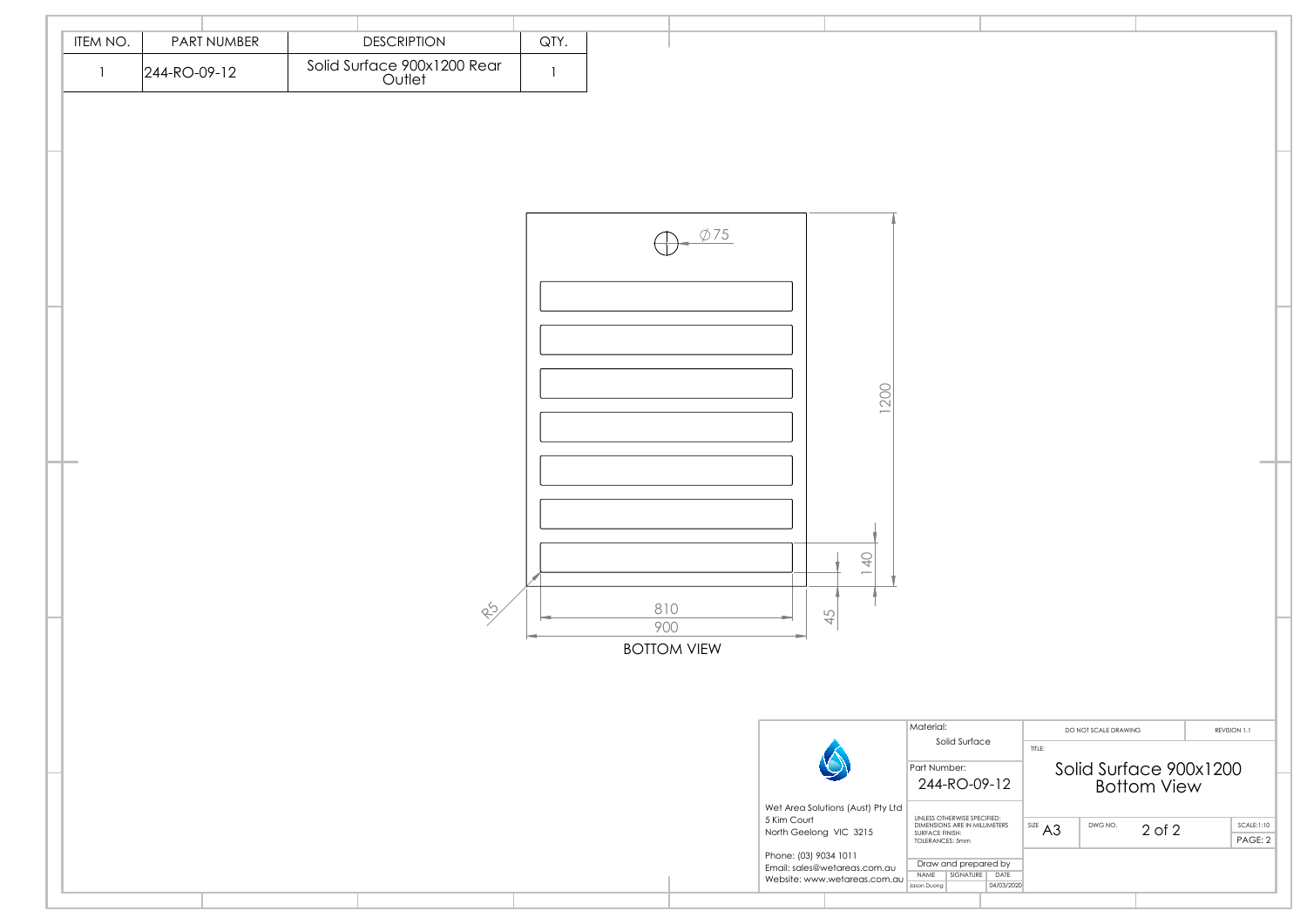